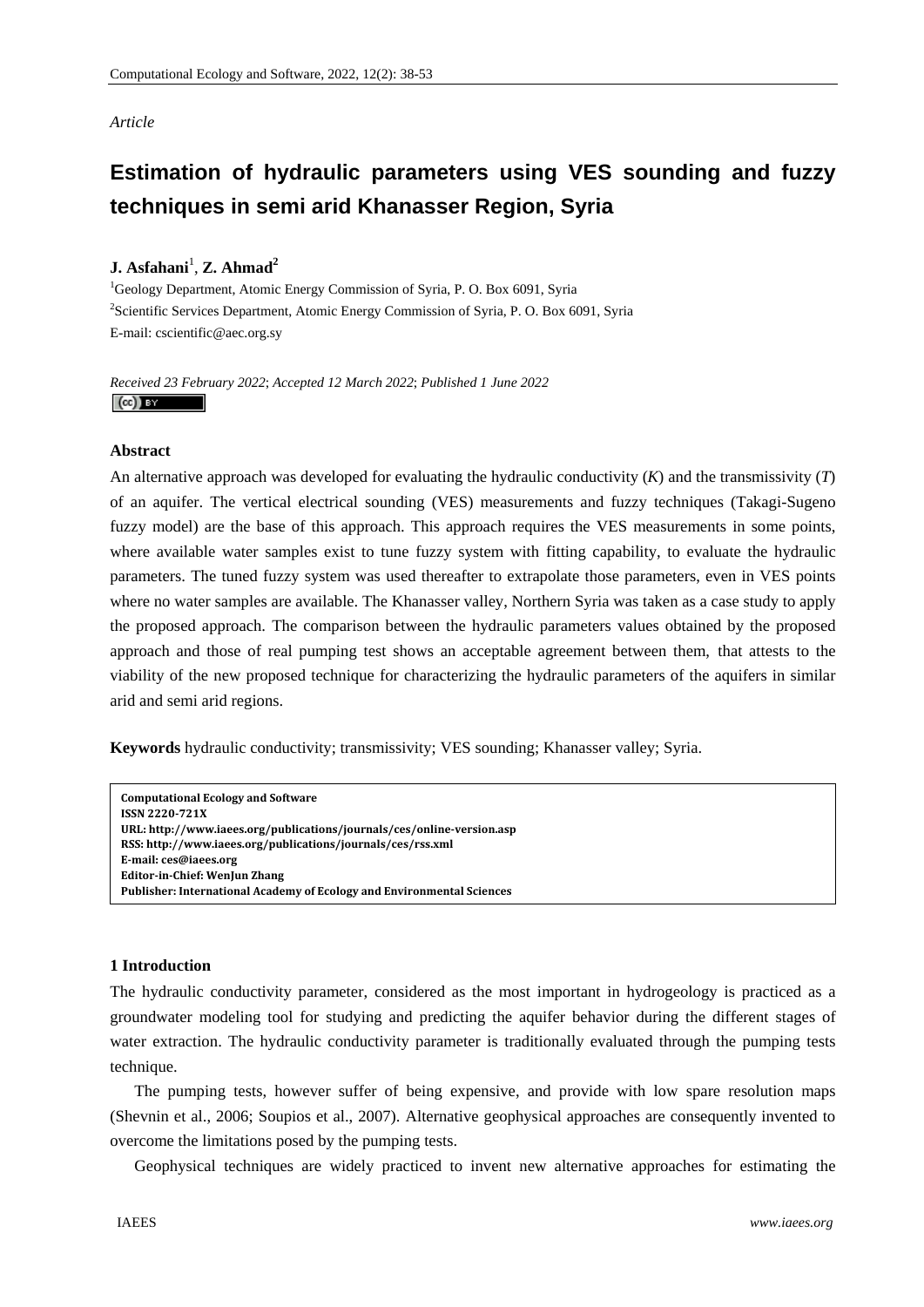39

hydraulic parameter, where specific relationships between geophysical and hydro-geological parameters are established (Heigold et al., 1979; Frohlich, 1994; Frohlich et al., 1996; Yadav and Abolfazli, 1998; Salem, 1999; De Lima and Niwas, 2000; Niwas and De Lima, 2003; Dhakate and Singh, 2005; Lesmes and Friedman, 2005; Asfahani, 2007a, b, c, 2010a, b; Aretouyap et al., 2015; Aretouyap et al., 2018; Aretouyap et al., 2019 ).

 The geophysical works, particularly the measurements of vertical electrical sounding (VES) technique presented in this paper are a part of an international research program in the Khanasser valley, Northern Syria, in which three scientific organizations; Bonne University, Germany, International Center for Agriculture Research in the Dry Areas (ICARDA), and Syrian Atomic Energy Commission (AEC) have been collaborated. The specific marginal dry-land environments problems were solved by this research program (Schweers et al., 2002).

 The use of (VES) technique provides several advantages and has its superiority when is compared with the traditional pumping tests technique. The use of dense VES sounding points allows for obtaining faster information regarding the hydraulic conductivity distribution with high resolution maps.

 The new in this research is to evaluate the transmissivity and hydraulic conductivity parameters of the Quaternary aquifer in the semi arid Khanasser valley region, Northern Syria (Fig. 1) through developing and proposing the fuzzy approach, that takes into account only the groundwater salinity.



**Fig. 1** Location of the Khanasser valley, Northern Syria.

 A data-driven approximation of the relation between the parameters of hydraulic conductivity, transmissivity, the saturated aquifer resistivity, and the Quaternary aquifer saturated thickness is provided through the ability of fuzzy system used as function approximator. Similar neural network technique has been already proposed to characterize the Quaternary aquifer of the Khanasser valley region (Asfahani and Ahmad, 2020).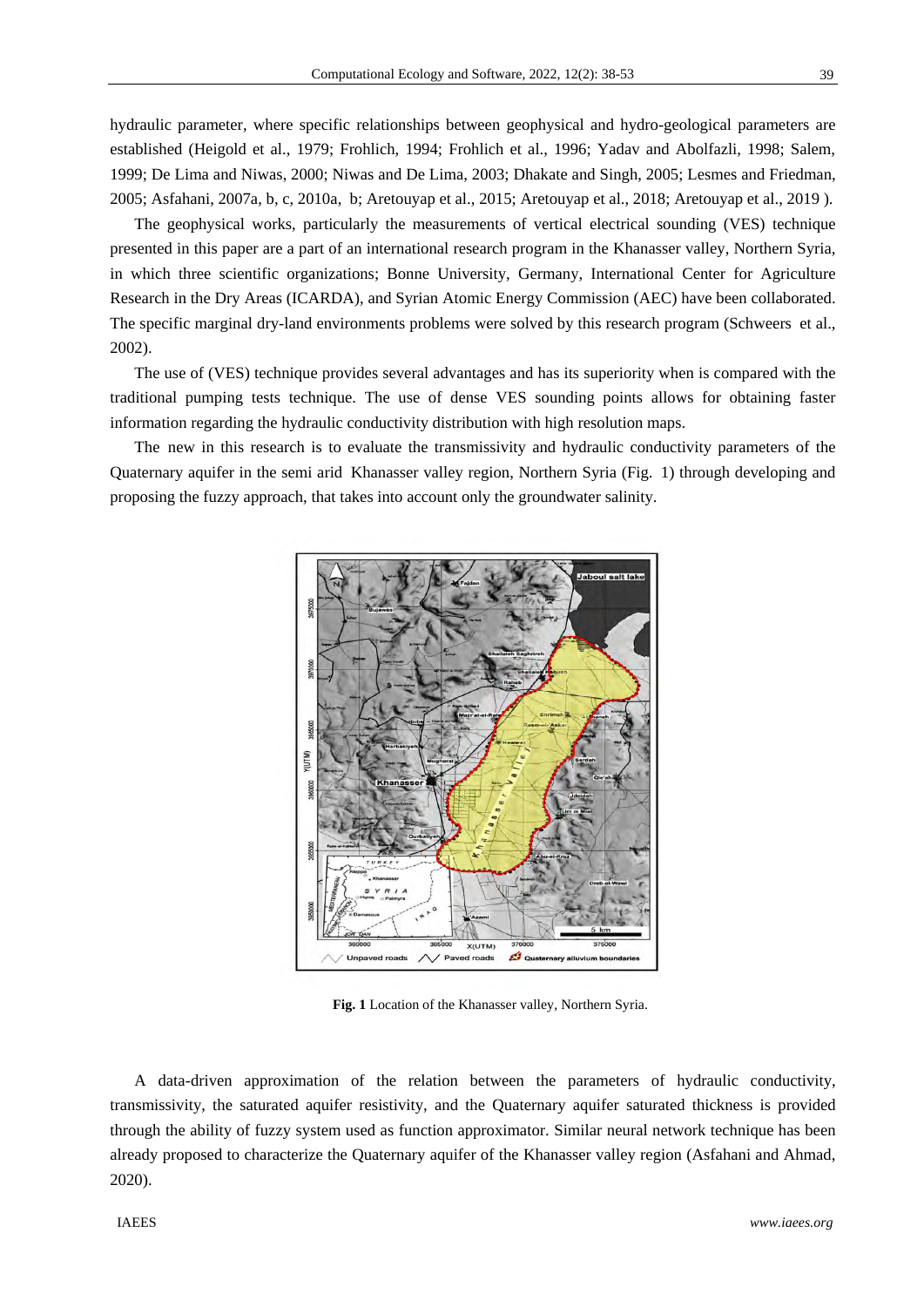The only four available pumping tests in this work (Asfahani, 2016) are not sufficient to tune fuzzy system. The transmissivity and the hydraulic conductivity values of those pumping tests with those values obtained by using the VES technique (Asfahani, 2016) are conjointly therefore used to tune the fuzzy system.

The main objectives of this paper are therefore the following:

- 1- To propose and develop a new technique based on the application of vertical electrical sounding (VES) and fuzzy techniques;
- 2- To evaluate the parameters of aquifer hydraulic conductivity and transmissivity.

#### **2 Hydrogeology of the Khanasser Valley**

Khanasser valley study area, located approximately 70 km southeast of Aleppo City lies between two hills; the Jabal Al Hoss in the west and the Jabal Shbeith in the east.

 The drainage of the northern part of the study valley is directed towards the Jaboulsalt lake, while the drainage of the southern part is directed towards the Adami depression in the south (Fig. 1). Fig. 2 shows the geological map of the study region (Ponikarov, 1964), with the VES locations, while Fig. 3 shows a geological cross-section along the AB profile.



**Fig. 2** Geological map of the Khanasser valley region, Northern Syria, and its surroundings (After Ponikarov, 1964), with the VES sounding locations (Asfahani, 2016).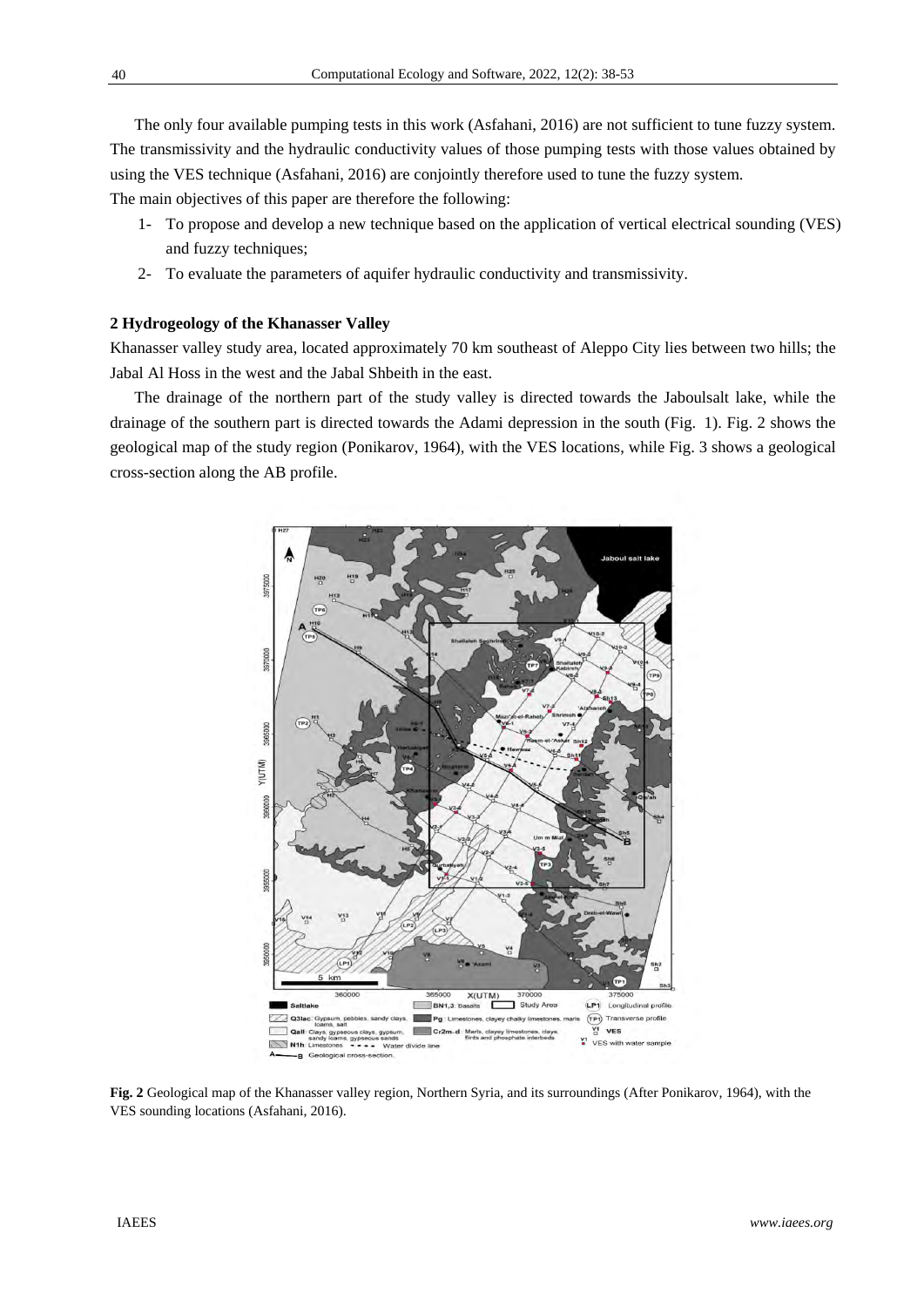

**Fig. 3** Geological cross-section along the AB profile (Asfahani, 2013).

 Three aquifers exist in the Khanasser valley for the groundwater extraction. The deepest one at 400 m below ground level is related to upper Cretaceous. The second one has a low productivity and is related to the Paleocene-Lower Eocene limestone aquifer (ACSAD, 1984). The average hydraulic conductivity (*k*) of 0.0054 m/day for this aquifer is referred from the pumping test (Schweers et al., 2002). The Paleogene formation has an hydraulic conductivity ranging between 0.008 m/day and 0.5 m/day as revealed by Lengiprovodkhoz (1987).

 The paleogene strata in the central part of Khanasser valley above the Maestrichtian are relatively not very thick; about 50 m of lower Eocene and Paleocene.

The Quaternary water bearing formations is the most transmissive third aquifer in the study region. It is situated near the surface, and covered by some of 10 m of alluvial and proluvial soil. The direct recharge from rainwater as well as infiltrating runoff and the subsurface flow from the slopes of Jabal Shbeith and Jabal Al Hoss are the main sources for this aquifer.

 The rapid development of motorized irrigation wells is responsible of the substantial increase observed during the last two decades in groundwater withdrawal from the upper, unconfined aquifer system.

 The salt water intrusion originated from the Jaboulsalt lake affects Khanasser valley as indicated by the groundwater monitoring analysis, where considerable changes are clearly observed since 1998 in the quality and water level (Hoogeveen and Zobisch, 1999).

#### **3 VES Measurements and Interpretation**

Ninety-six VES were measured during this research work by using the Schlumberger configuration. Fig. 2 shows the locations of those VES points (Asfahani, 2010a, 2007a).

 The distance current electrode spacing (AB/2) was between 3 m and 500 m for all those VES soundings. the two electrodes A and B are symmetrically expanded about the center of the array, while the other two M and N potential electrodes remain fixed.

For a given position of the four current and potential electrodes, the apparent resistivity  $(\rho a)$  is expressed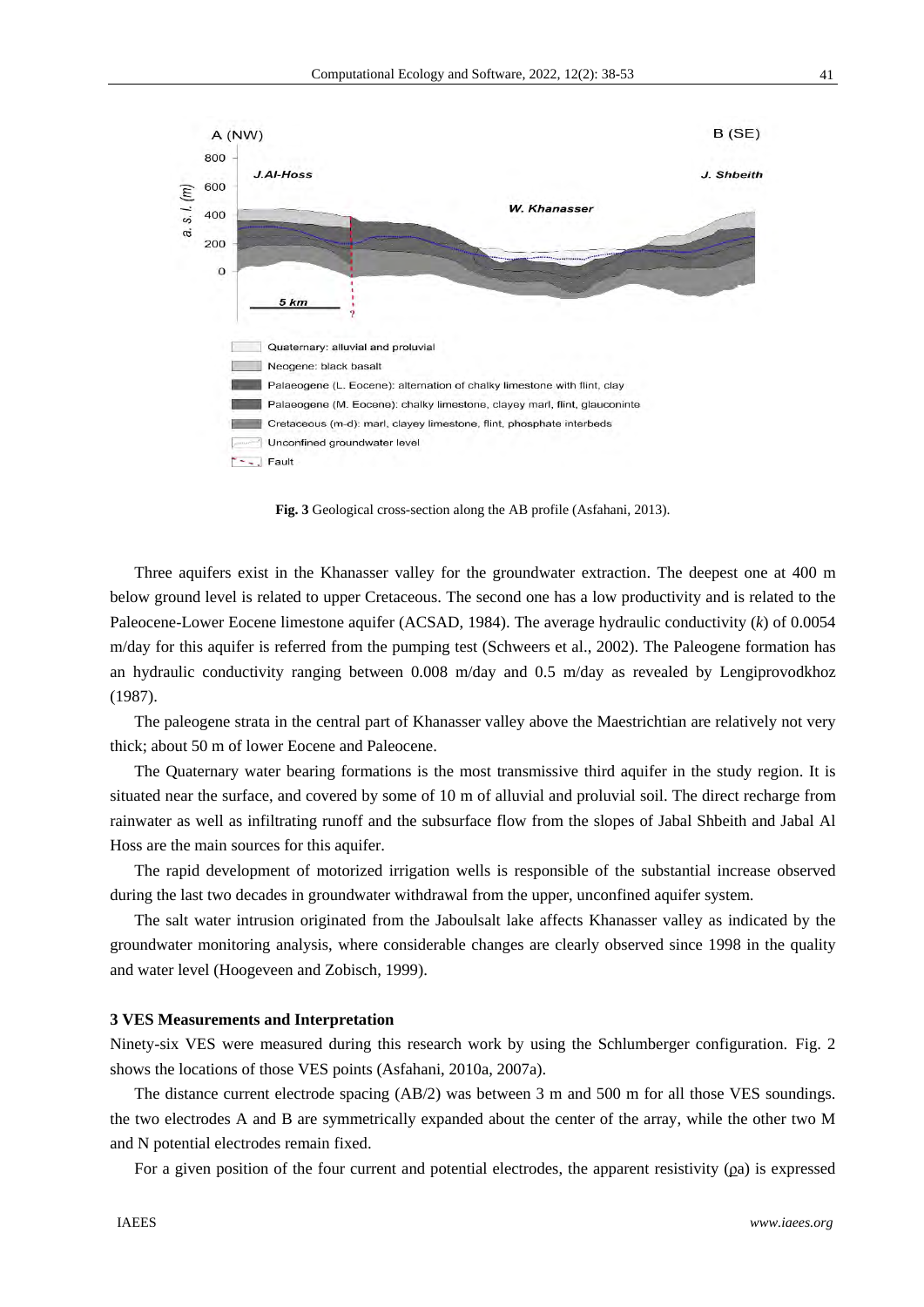by the following equation:

$$
\rho a = \frac{2\pi}{\frac{1}{AM} - \frac{1}{BM} - \frac{1}{AN} + \frac{1}{BN}} \frac{\Delta V}{I}
$$

In which *I* is the current injected into the earth, *ΔV* is the measured potential difference between the two potential electrodes, and *AM*, *BN*, *AN* and *BN* are inter-distance spacing.

 The field resistivity curves were interpreted by using the curve matching technique and the master curves (Orellana and Mooney, 1966) to get an initial approximate model of thicknesses and resistivities of the corresponding layers.

 The initial model parameters are thereafter taken into consideration by an inverse technique Resist program (Velpen, 2004) to correctly interpret them until an acceptable fit is obtained between the resistivity field curve and the theoretical computed regenerated one (Zohdy, 1989; Zohdy and Bisdorf, 1989). The one-dimensional model (1D) is assumed while interpreting the VES points realized in the study area of Khanasser valley region. Fig. 4 shows an example of field VES sounding at the point V2-3, with its 1D interpretation and the description of the lithology of the well No.1, located as closely to this measured VES point.



**Fig. 4** Field VES example at V2-3 and its 1D interpretation, with lithological description of well No.1 for comparison.

 The quantitative interpretations of the ninety six VES points, distributed on three longitudinal profiles and nine transverse profiles (Fig. 2), with the adaption of one dimensional model (1D) enabled (Asfahani, 2007a) to identify the geoelectrical characteristics of Quaternary, Paleogene and Maistrechtian deposits and the geometry of the study Khanasser valley area.

 The quantitative (1D) interpretation of the VES points, distributed along the TP5 transverse profile (TP5 corresponds to the AB geological cross-section shown in Figs. 2 and 3) allows to get the subsurface geoelectrical model under TP5 as shown in Fig. 5.

The resistivity and thickness values of the Quaternary and Paleogene aquifers are well identified (Fig. 5).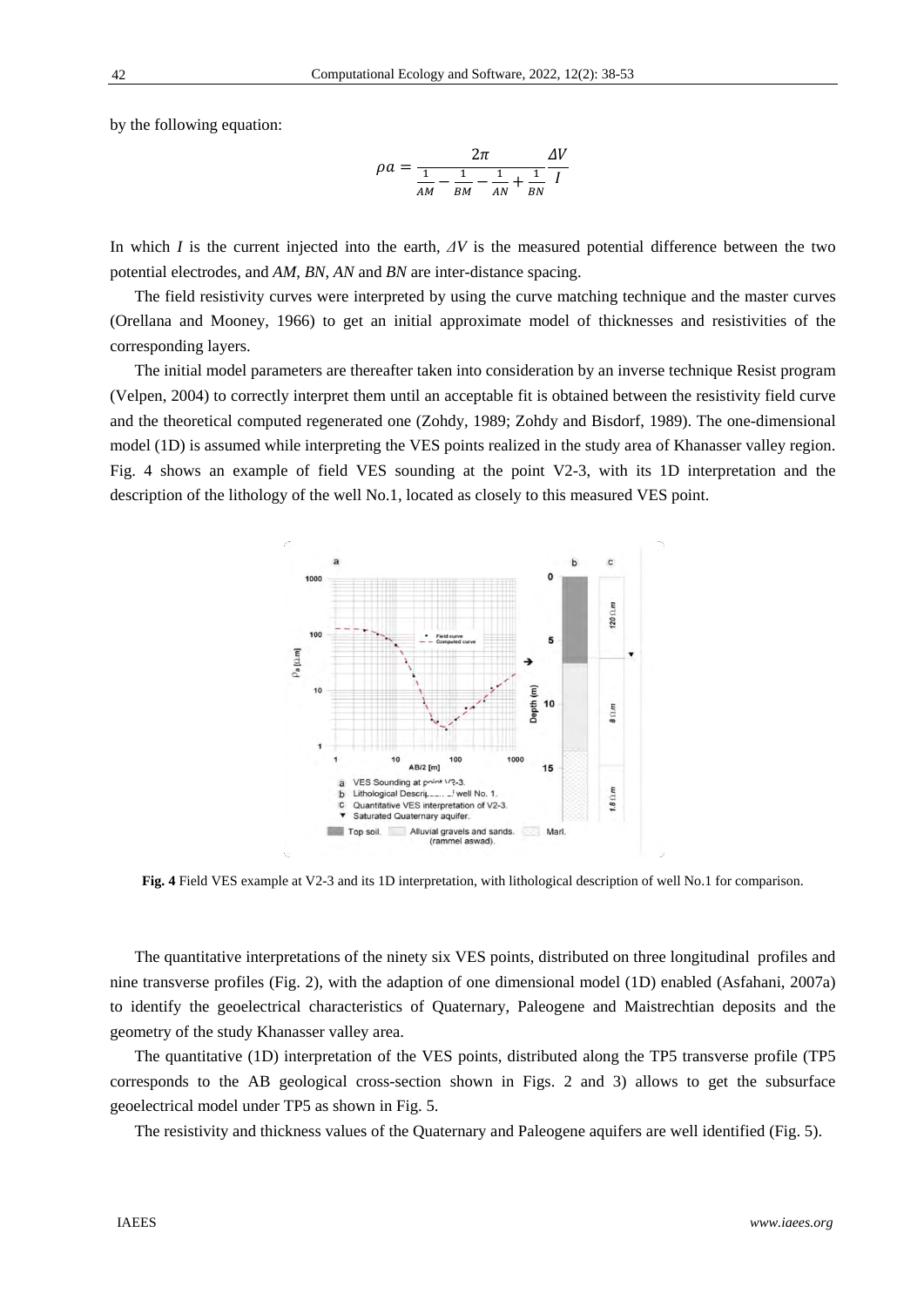

**Fig. 5** subsurface geoelectrical model under TP5 profile (Asfahani, 2013).

 Two geological structures revealing a clear deep tectonic effect are in presence in the study region of Khanasser valley, one in the south and the other in of the line joining the Hobs and Sirdah towns (Fig. 2), as previously indicated by Asfahani (2007a).

## **4 Fuzzy Function Approximation**

Fuzzy Logic is one of the three roots of soft-computing; it has been successfully practiced in several applications in scientific and engineering sectors, due to its broad number of benefits. The easy understandability and the simplicity of the model while encapsulating complex relations among variables are ones of the keys of the paradigm. The other main characteristic of the fuzzy logic technique is its capability to bring meaning to the variables involved in the studied problem and to interpret the model through the use of linguistic values.

 Many authors have in general obtained good enough results through dealing with fuzzy systems and fuzzy logic for function approximation from an input/output data set, using grid as well as clustering techniques . Specifically, the TSK model (Takagi and Sugeno, 1985) fits better to different and several problems due to its computational capability.

The fuzzy inference method proposed by Takagi, Sugeno and Kang, which is known as the TSK model in fuzzy systems field, has been one of the major issues in both theoretical and practical research for fuzzy modeling (Yen and Wang, 1998). The basic idea is the subdivision of the input space into fuzzy regions and to approximate the system in each subdivision by a simple model.

The Takagi-Sugeno fuzzy models are suitable to approximate a large class of nonlinear functions. Takagi-Sugeno fuzzy model includes if-then rules with mathematical functions and fuzzy antecedents in the consequent part (Takagi andSugeno, 1985). The antecedent fuzzy sets divide the input space into a number of fuzzy regions, while the consequent functions describe the system's behavior in these regions. The unknown nonlinear function *f* can be throughout this contribution approximated by Takagi-Sugeno type fuzzy rules (Takagi and Sugeno, 1985). The rule base comprises a collection of *N* rules of the form:

$$
R^{(r)}: if \ x_1 \ is \ X_1^{(r)} \ and \ x_2 \ is \ X_2^{(r)} \cdots x_p \ is \ X_p^{(r)} \ then \ f^{(r)}(x) = a_r^T x \tag{1}
$$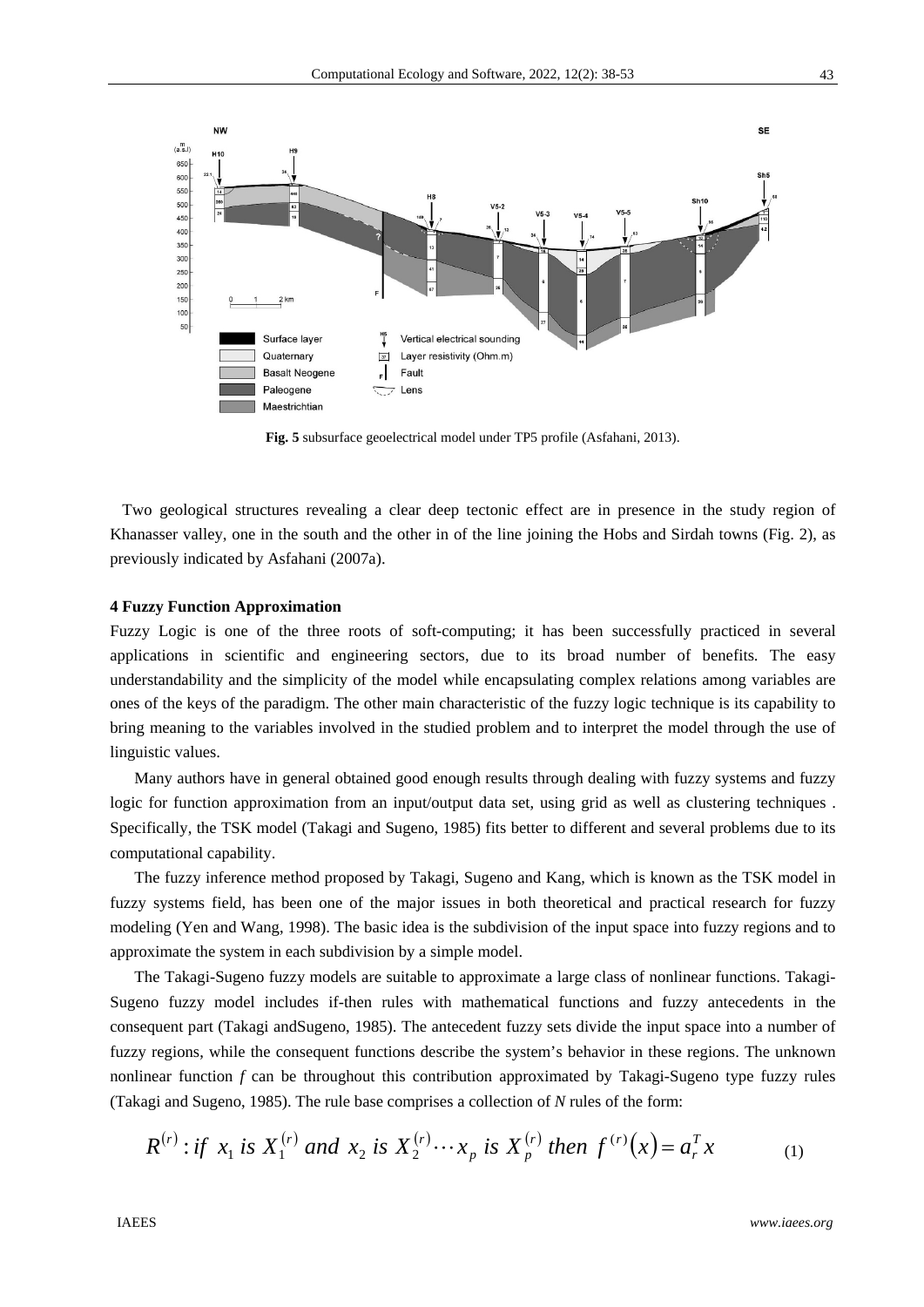where the upper index represents the rule number,  $X_i^{(r)}$  is an activated fuzzy set defined in the universe of discourse of the  $i<sup>th</sup>$  input  $x<sub>i</sub>$ . The input vector defines the subsets of elements in the rule premise part and in the rule consequent part,  $x_1, x_2, ..., x_p$  are the current values of the fuzzy model input variables.  $a_r$  is a parameter vector. Such a very simplified fuzzy model can be regarded as a collection of many linear models applied locally in the fuzzy regions defined by the rule premises. The structure of the fuzzy model includes two blocks a fuzzifier and an inference engine. The fuzzifier performs the function of fuzzification and converts input data from an observed input space into proper linguistic values of fuzzy sets through predefined input membership functions. The fuzzy inference engine should match the output of the fuzzifier with the fuzzy logic rules, performing fuzzy implication and approximation reasoning to decide the value of the modeled output variable. Fuzzy implication in the  $i<sup>th</sup>$  rule (1) can be realized by means of a product composition:

$$
\mu^{(r)}(x) = \prod_{j=1}^{p} \mu_{X_j^{(r)}}(x_j)
$$
\n(2)

where  $\mu_{X_j^{(r)}}$  is the membership function defined on the fuzzy set  $X_j^{(r)}$  and  $\mu_{X_j^{(r)}}(x_j)$  specify the membership fulfillment degrees upon the  $j^h$  fuzzy set of the corresponded  $j^h$  input signal and they are calculated according to the chosen B-spline membership function.

$$
\mu_{X_j^{(r)}}(x_j) = B_{r,k_j}(x_j)
$$
\n(3)

Using the centre of gravity method to defuzzify the fuzzy set, the real output of the system is given by the following inference formula (Takagi and Sugeno, 1985).

$$
f(x) = \frac{\sum_{r=1}^{N} f^{(r)}(x) \mu^{(r)}(x)}{\sum_{r=1}^{N} \mu^{(r)}(x)}
$$
(4)

given a set *D* of input/output data, and a configuration of membership functions for the input variables, how to adapt the consequents of the rules so that the TSK model output optimally fits the data set *D*. The Least Square Error (LSE) algorithm will be used for that purpose. LSE tries to minimize the error function:

$$
J = \sum_{m \in D} \left( y_m - f(x_m) \right) \tag{5}
$$

where  $f$  is the output of the TSK fuzzy system as in  $(4)$ .

#### **5 Application to Hydraulic Parameters Estimation**

Fuzzy system illustrated in Fig. 6 is used in this paper to provide a data-driven approximation of the relation between hydraulic conductivity (*K*), the saturated thickness of the Quaternary aquifer (*h*) and the saturated aquifer resistivity  $(\rho_{rock})$ , and between transmissivity *T*,  $\rho_{rock}$  and *h*.

Four pumping tests are only available in this work (Asfahani, 2016), which are not sufficient to tune fuzzy system. The computed values of the transmissivity and the hydraulic conductivity based on the VES measurements, recently obtained by Asfahani (2016) and those additional four available pumping test measured values are therefore used.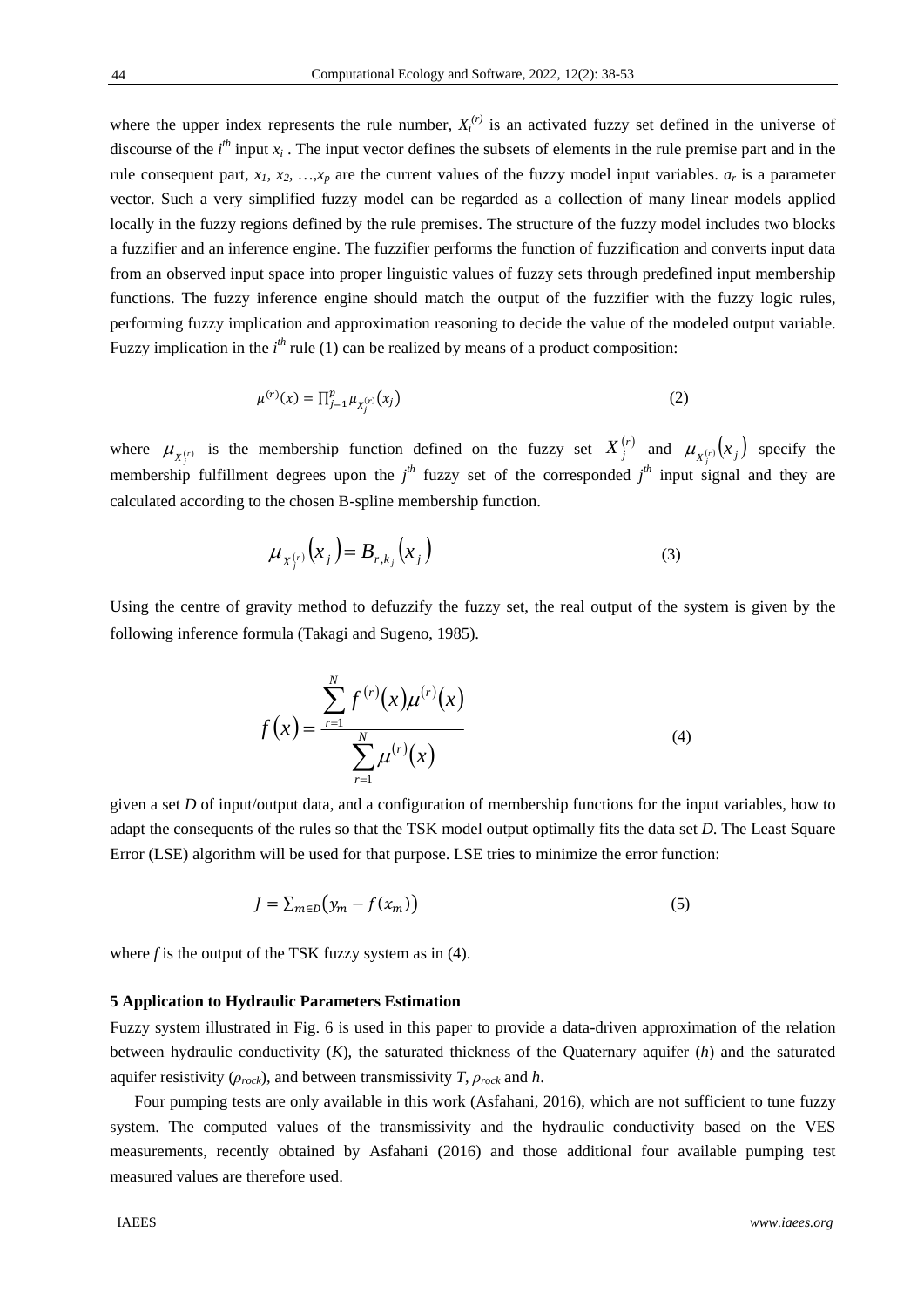The proposed methodology based on the fuzzy system is established as follows:

- 1. Carry out firstly the field VES measurements in the locations, where water samples are available for the Quaternary aquifer to estimate their water resistivities  $(\rho_w)$ . Fifteen VES points close to the water sample locations have been located and measured. Their quantitative interpretative results of the thickness and the resistivity of the saturated Quaternary aquifer (*ρrock* and *h*) are shown in Table 1 (Asfahani, 2016).
- 2. Determine the formation factor (*F*), that we need when applying Archie's law 1942 (Archie, 1942).
- 3. Apply Salem's formula 2001 to compute the corresponding hydraulic conductivity (*K*) (Salem, 2001; Asfahani, 2016).
- 4.



**Fig. 6** Khanasser fuzzy system in Matlab.

- 5. Compute the aquifer transmissivity (*T*) through knowing the average of the hydraulic conductivity  $(K)$  of those 15 VES points and their saturated thickness  $(h)$ .
- 6. Tune fuzzy system with fitting capability using the data computed in step 2, 3, and 4 shown in Table 1.
- 7. Carry out the VES measurements secondly in the locations having no water samples.
- 8. Use the fuzzy system tuned in step 5 to extrapolate the hydraulic conductivity (*K*) and the transmissivity  $(T)$  in the VES points, even where no water samples are available.

Archie's law in its general form is practiced to evaluate the formation factor (*F*) as follows:

$$
F = \rho_{rock} / \rho_w \tag{6}
$$

In which, the saturated aquifer resistivity (*ρrock*) is estimated from the quantitative interpretation of the measured VES points, and the pore fluid resistivity  $(\rho_w)$  is obtained through converting water conductivity.

Salem's formula  $(2001)$  relates the hydraulic conductivity  $(K)$  in a given VES point with the formation factor  $(F)$  obtained by using the VES method. It is used to get the hydraulic conductivity  $(K)$  as follows:

$$
K = 0.66528 * F^{2.09} \tag{7}
$$

The transmissivity (*T*) is thereafter computed for the interpreted fifteen VES points as follows: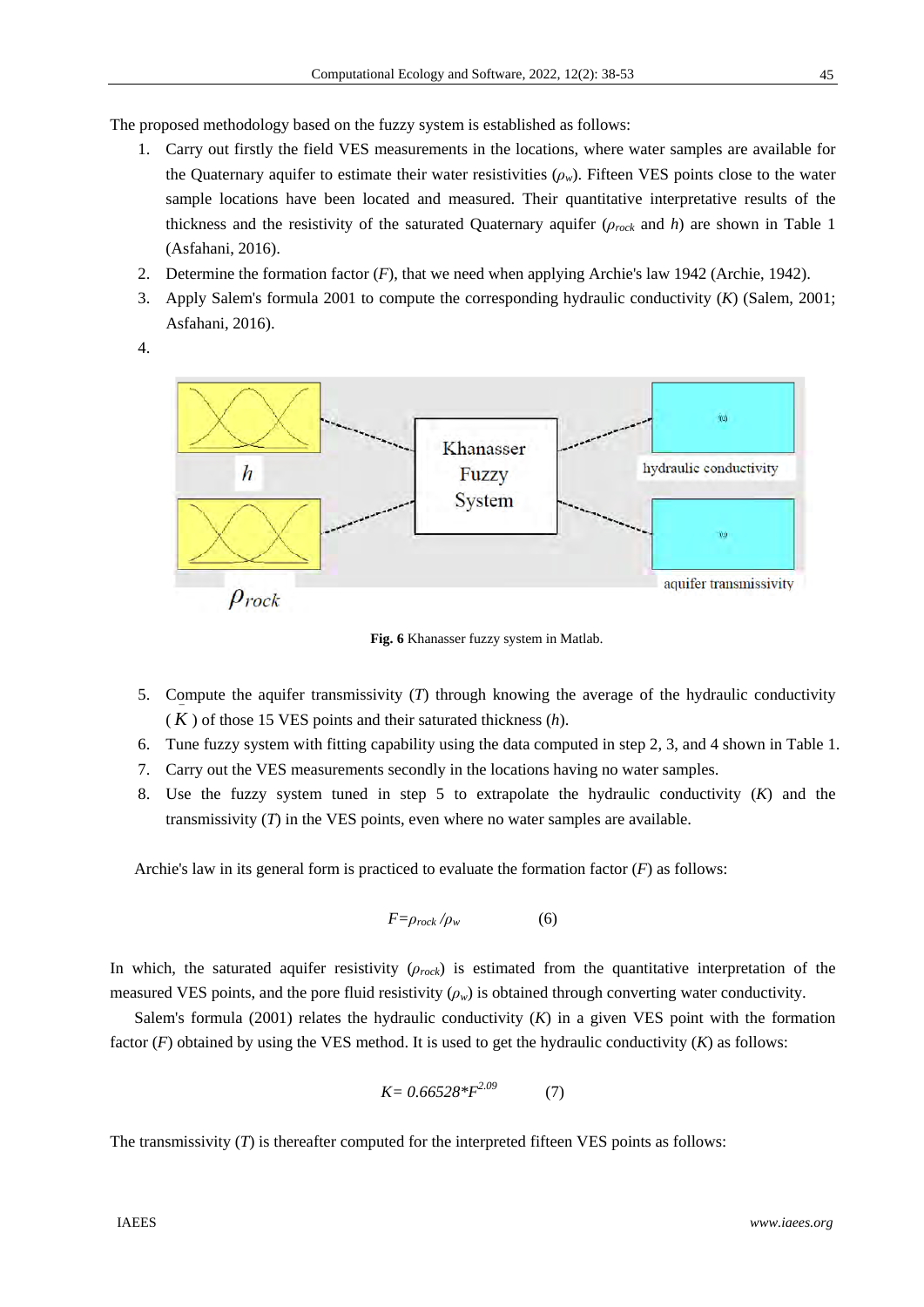$$
T = K * h \tag{8}
$$

 $\overline{a}$ 

In which,  $K$  is the average of the hydraulic conductivity of the available fifteen water samples indicated in Table 1, *h* is the saturated Quaternary aquifer thickness at a given VES point.

#### **6 Results and Discussion**

 $\overline{a}$ 

A tune fuzzy system with fitting capability was created by the application of MATLAB fuzzy Toolbox to evaluate the transmissivity and the hydraulic conductivity of the Quaternary aquifer in Khanasser valley region (MATLAB, 2009). The measured input and the measured outputs data are required in such a tunings procedure. The resulting thickness and resistivity of the saturated Quaternary aquifer (*ρrock* and *h*) shown in Table 1 are the measured inputs in this paper. The computed values of (*K*) and (*T*) in the fifteen VES locations*,* for which water samples of the Quaternary aquifer exist are the computed outputs.

The four available measured values of (*K*) derived by the pumping tests in the study Khanasser valley region were used instead of the calculated (*K*) related to the VES points, realized as nearest to those pumping tests locations, at VES locations of V1-1 (at the locations of Qurbatieh), V3-1 (Khanasser), V5-4 (Batha), and V6-2 (Rasm Askar). The hydraulic conductivity values obtained by pumping tests at those mentioned points were 1.55 m/day, 4.4 m/day, 6.56 m/day, and 54.4 m/day, respectively (Schweers et al., 2002).

The results presented in Table 1 are directly used at the first stage for applying the developed fuzzy approach. The average aquifer water resistivity of the fifteen water samplings of 3.35 Ω.m was used instead of  $(\rho_w)$  to estimate the formation factor  $(F)$  as explained above in equation (6).

The spatial variations of both resistivity (*ρ*) and saturated thickness (*h*) of the Quaternary aquifer for the thirty four VES locations (15 VES with water samples and 19 VES without water samples) in the study Khanasser valley are shown in Fig. 7a and b.

The hydraulic conductivity estimated based on Salem formula (equation (7)) for those 15 VES points varies between 2.65 m/day at VES (V1-1) point and 37 m/day at VES (V6-2) point, with an average  $(K)$  of 13.8 m/day and a standard deviation of 9.4 m/day.

The use of an average  $(K)$  of 13.8 m/day allows to compute the transmissivity  $(T)$  as explained by equation (8). *T* varies between 79 m<sup>2</sup>/day at the VES (V7-3) point and 814 m<sup>2</sup>/day at the VES (V5-4) point with  $277 \text{ m}^2/\text{day}$  as an average.

| Location | $\rho_w$<br>$(\Omega, m)$ | $\rho_{\text{rock}}$<br>$(\Omega, m)$ | h<br>(m) | K<br>(m/day) | $K^*$<br>(m/day) | T<br>$(m^2/day)$ |
|----------|---------------------------|---------------------------------------|----------|--------------|------------------|------------------|
| $V6-1$   | 3.03                      | 8.5                                   | 12       | 4.65         |                  | 165.6            |
| $V9-3$   | 1.3                       | 11                                    | 22.5     | 7.98         |                  | 310.5            |
| $V2-5$   | 2.16                      | 9.6                                   | 23.8     | 6            |                  | 328.44           |
| $V1-1$   | 1.79                      | 6.5                                   | 31.4     | 2.65         | 1.55             | 433.32           |
| Sh11     | 2.506                     | 30                                    | 31.9     |              |                  | 440.22           |
| Sh12     | 7.44                      | 15.5                                  | 25       | 16.3         |                  | 345              |
| Sh13     | 4.52                      | 9                                     | 10       | 5.25         |                  | 138              |
| $V8-3$   | 3.47                      | 17                                    | 11.5     | 19.82        |                  | 158.7            |

**Table 1** Data used to tune fuzzy system.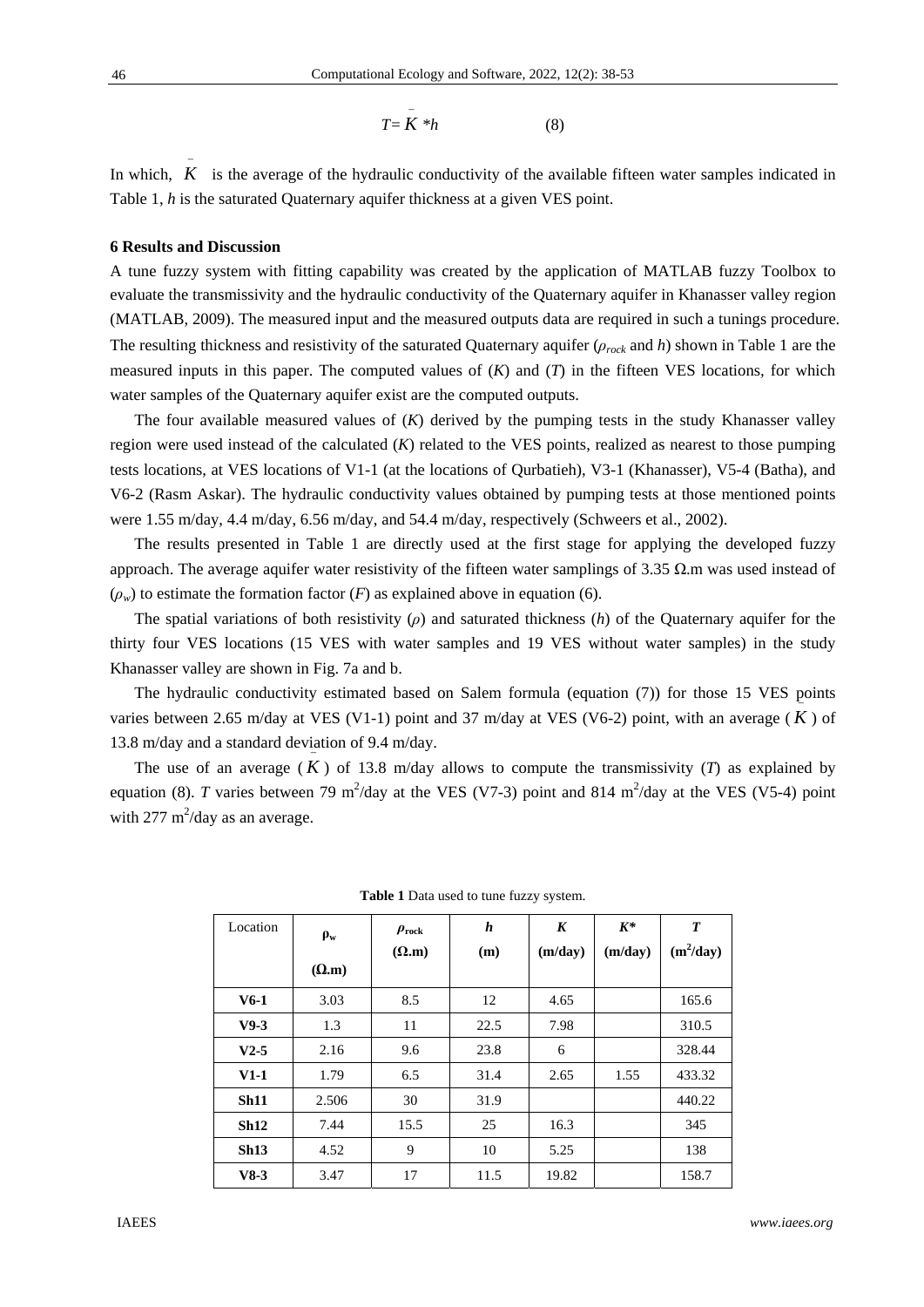| $V3-1$ | 6.85 | 10 | 7.7  | 6.54 | 4.4  | 106.26 |
|--------|------|----|------|------|------|--------|
| $V3-2$ | 6.02 | 15 | 25   | 15   |      | 345    |
| $V7-2$ | 4.33 | 16 | 6    | 17.5 |      | 82.8   |
| $V7-3$ | 3.03 | 16 | 5.7  | 17.5 |      | 78.66  |
| $V3-5$ | 1.67 | 19 | 12.9 | 25   |      | 178.02 |
| $V5-4$ | 1.2  | 14 | 59   | 13   | 6.56 | 814.2  |
| $V6-2$ |      | 23 | 17.2 | 37   | 54.4 | 237.36 |

 $K^*$  is the pumping test value.

The resulting tuned fuzzy system and its application allow getting the values of (*K*) and (*T*) in the other nineteen VES points, where no water samples are available. Such a turned fuzzy procedure is to characterize as a first approximation the Quaternary aquifer in the study Khanasser valley (Table 2). The tuned fuzzy system allows to directly get the transmissivity and the hydraulic conductivity values as shown in Table 2.

The hydraulic conductivity values *K* for the 19 VES points vary between 4.88 m/day at VES (V9-2) point, and 40.67 m/day at VES (V4-3) point, with an average of 14.43 m/day and a standard deviation of 8.96 m/day.

The transmissivity values for the nineteen VES vary between  $167.21 \text{ m}^2/\text{day}$  at VES (V2-3) point, and 456.28 m<sup>2</sup>/day at VES (V2-1), with an average of 274.53 m<sup>2</sup>/day and a standard deviation of 101.22 m<sup>2</sup>/day.

Table 3 shows the statistical results of (*K*) and (*T*) for the nineteen VES points obtained by using fuzzy technique.

 $E_K$  and  $E_T$  in the Table 2 are the absolute difference between  $(K)$  and  $(T)$  values computed using fuzzy system and those computed using the approach proposed in (Asfahani, 2016).  $E_K$  varies between 0.02, and 1.61 m/day, with an average of 0.72 m/day and a standard deviation of 0.39 m/day.  $E_T$  varies between 0.82 m<sup>2</sup>/day and 29.71 m<sup>2</sup>/day, with an average of 11.42 m<sup>2</sup>/day and a standard deviation of 7.49 m<sup>2</sup>/day.

| Location | $\boldsymbol{h}$ | $\rho_{\text{rock}}(\Omega,\text{m})$ | $K_{fuzzy}$ | $T_{fuzzy}$ | $E_K$ | $E_T$ |
|----------|------------------|---------------------------------------|-------------|-------------|-------|-------|
|          | (m)              |                                       | (m/day)     | $(m^2/day)$ |       |       |
| $V10-4$  | 53               | 12                                    | 8.43        | 447.42      | 0.16  | 8.88  |
| $V10-3$  | 18               | 7                                     | 11.41       | 205.64      | 0.71  | 12.95 |
| $V10-1$  | 34               | 10                                    | 9.42        | 320.64      | 0.72  | 24.79 |
| $V10-2$  | 40               | 15                                    | 10.54       | 422.00      | 0.02  | 0.82  |
| $V9-1$   | 21               | 15                                    | 14.43       | 303.13      | 0.92  | 19.33 |
| $V9-2$   | 50               | 4.3                                   | 4.88        | 244.53      | 0.17  | 8.94  |
| $V9-4$   | 21               | 9                                     | 11.50       | 241.61      | 0.88  | 18.55 |
| $V8-2$   | 16.7             | 11                                    | 13.86       | 231.58      | 0.66  | 11.08 |
| $V6-3$   | 35               | 17                                    | 12.80       | 448.48      | 0.84  | 29.71 |
| $V5-3$   | 15               | 15                                    | 16.70       | 250.72      | 0.68  | 10.31 |
| $V5-5$   | 14               | 36                                    | 27.58       | 386.33      | 0.81  | 11.42 |
| $V4-3$   | 4.5              | 22                                    | 40.67       | 183.07      | 0.75  | 3.40  |
| $V3-3$   | 19               | 15                                    | 14.44       | 274.53      | 0.27  | 5.20  |

**Table 2** Hydraulic conductivity (*K*) and transmissivity (*T*) *by* using fuzzy system in nineteen VES points, where no water samples are available.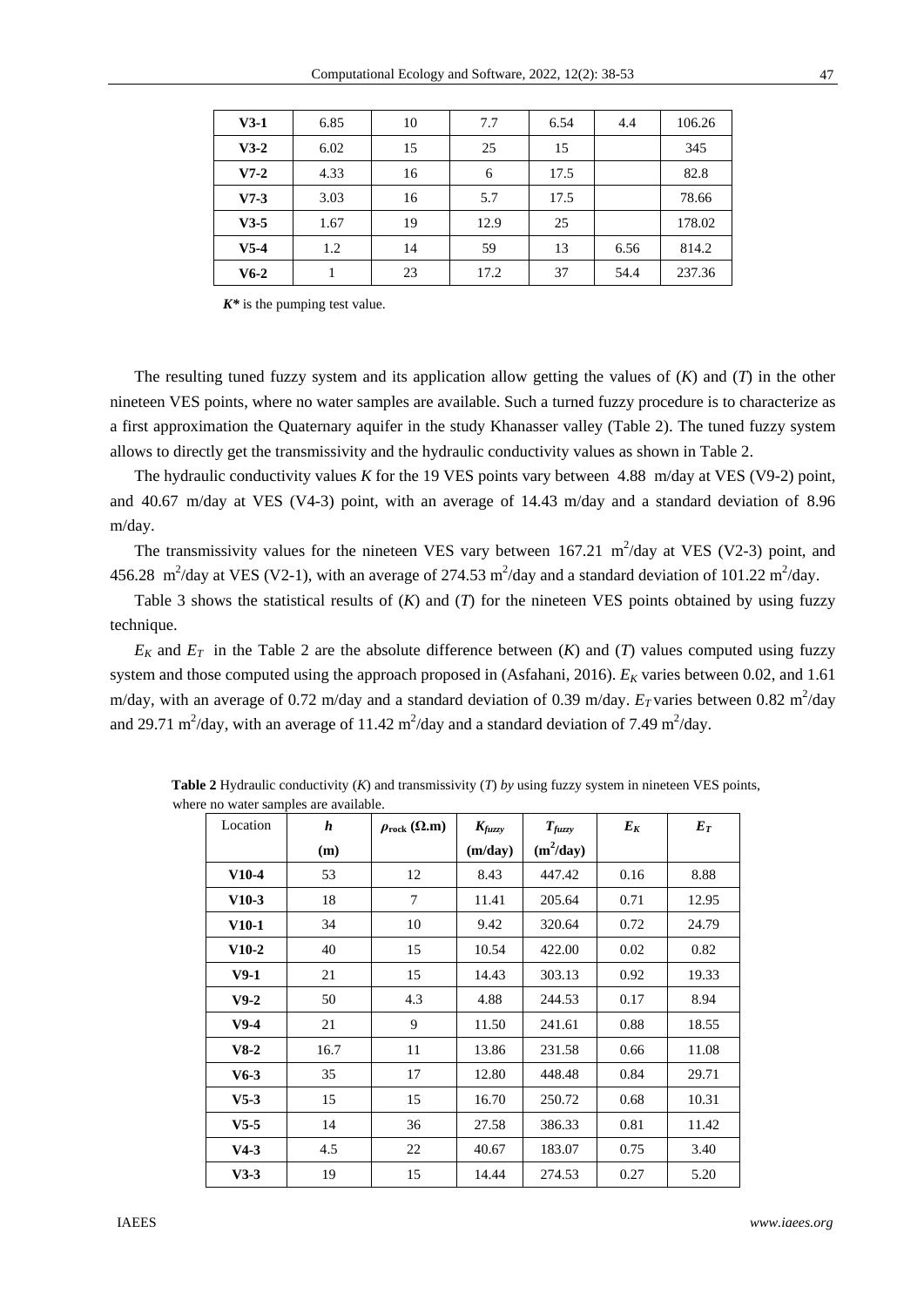| $V3-4$ | 11.8 | 26   | 25.32 | 298.93 | 1.61 | 19.09 |
|--------|------|------|-------|--------|------|-------|
| $V2-1$ | 15   | 43   | 30.41 | 456.28 | 0.89 | 13.40 |
| $V2-2$ | 9    | 6.6  | 18.80 | 169.27 | 0.96 | 8.69  |
| $V2-3$ | 8.5  | 8    | 19.67 | 167.21 | 0.29 | 2.48  |
| $V2-4$ | 14   | 11.5 | 16.00 | 224.18 | 1.04 | 14.62 |
| $V1-2$ | 58   | 10   | 7.35  | 427.11 | 0.26 | 15.57 |

**Table 3** Statistical parameters using nineteen VES points with no water samples.

|            | h   | $\rho_{\text{rock}}(\Omega.\text{m})$ | K       | T           | $E_K$ | $E_T$ |
|------------|-----|---------------------------------------|---------|-------------|-------|-------|
|            | (m) |                                       | (m/day) | $(m^2/day)$ |       |       |
| Min        | 4.5 | 4.3                                   | 4.88    | 167.21      | 0.02  | 0.82  |
| <b>Max</b> | 59  | 43                                    | 40.67   | 456.28      | 1.61  | 29.71 |
| Average    | 22  | 14.8                                  | 14.43   | 274.53      | 0.72  | 11.42 |
| <b>SD</b>  | 15  | 8.5                                   | 8.96    | 101.22      | 0.39  | 7.49  |

The hydraulic conductivity values (*K*) for the total of thirty four VES points (fifteen VES with available water samples, and nineteen VES with no water samples) vary between 2.74 m/day at the VES (V1-1) point, and 40.67 m/day at the VES (V6-2) point, with an average of 14.43 m/day and a standard deviation of 9.19 m/day as shown in Fig. 7c.

The transmissivity values (*T*) for the total of thirty four VES points (fifteen VES with available water samples, and nineteen VES with no water samples) vary between 81.3  $m^2$ /day at the VES (V7-3) point, and 837.48 m<sup>2</sup>/day at the VES (V5-4) point, with an average of 262.63 m<sup>2</sup>/day and a standard deviation of 148.74 m<sup>2</sup>/day as indicated in Fig. 7d.

A clear distinct transmissive structure is observed at the south of Hobs-Sirdah joining line determined by Asfahani (2007a) as indicated on the transmissivity map (Fig.7d).

This transmissivity is low at the north of the joining line and increases towards the Sabkha.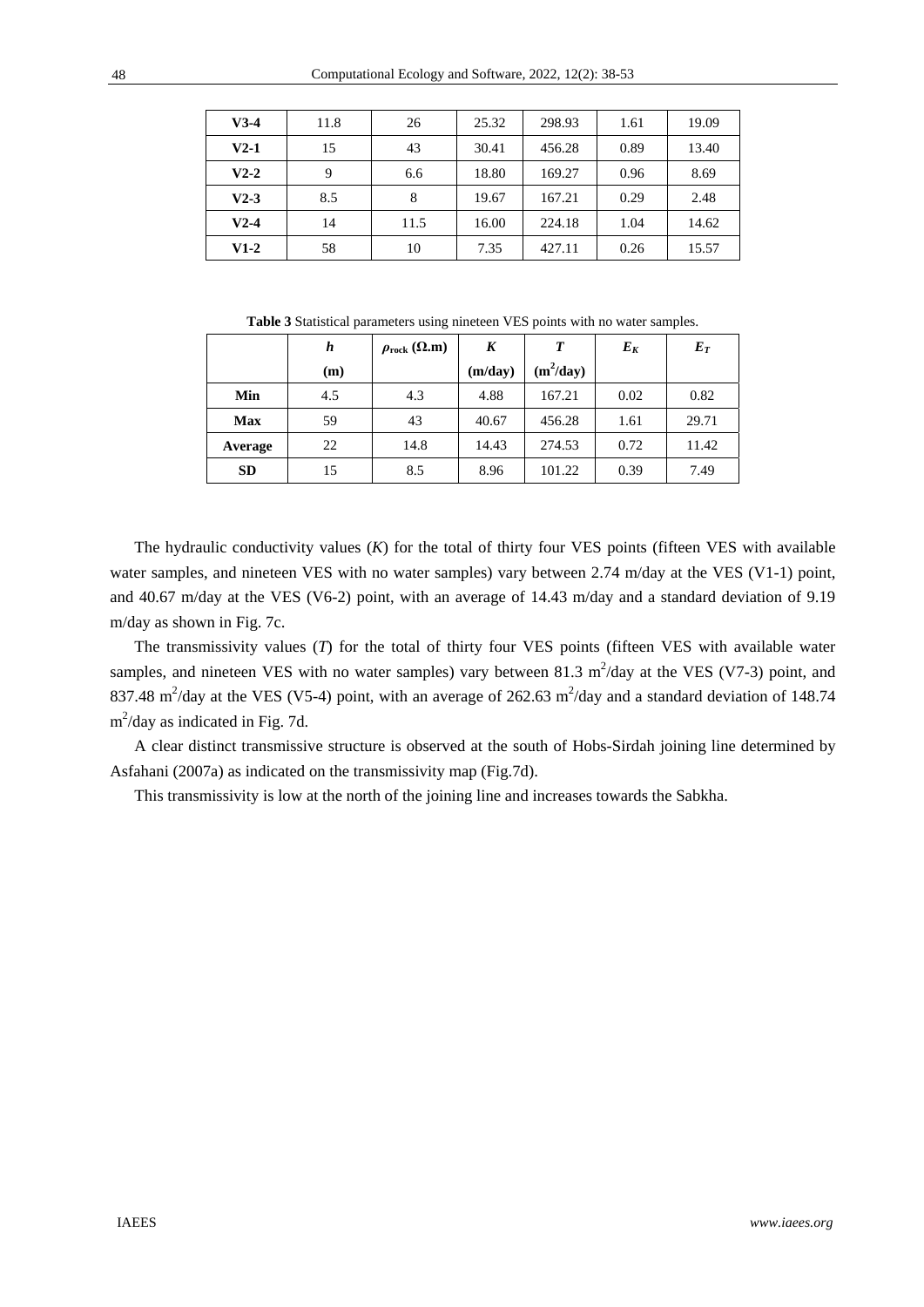

**Fig. 7a**: Thickness of Quaternary aquifer (*h*) in thirty four VES points in the research area, **b**: Resistivity (*ρ*) of the Quaternary aquifer in thirty four VES points in the research area.



**Fig. 7c**: Hydraulic conductivity (*K*) of the Quaternary aquifer in thirty four VES points in the research area, **d**: Transmissivity (*T*) of the Quaternary aquifer in thirty four VES points in the research area.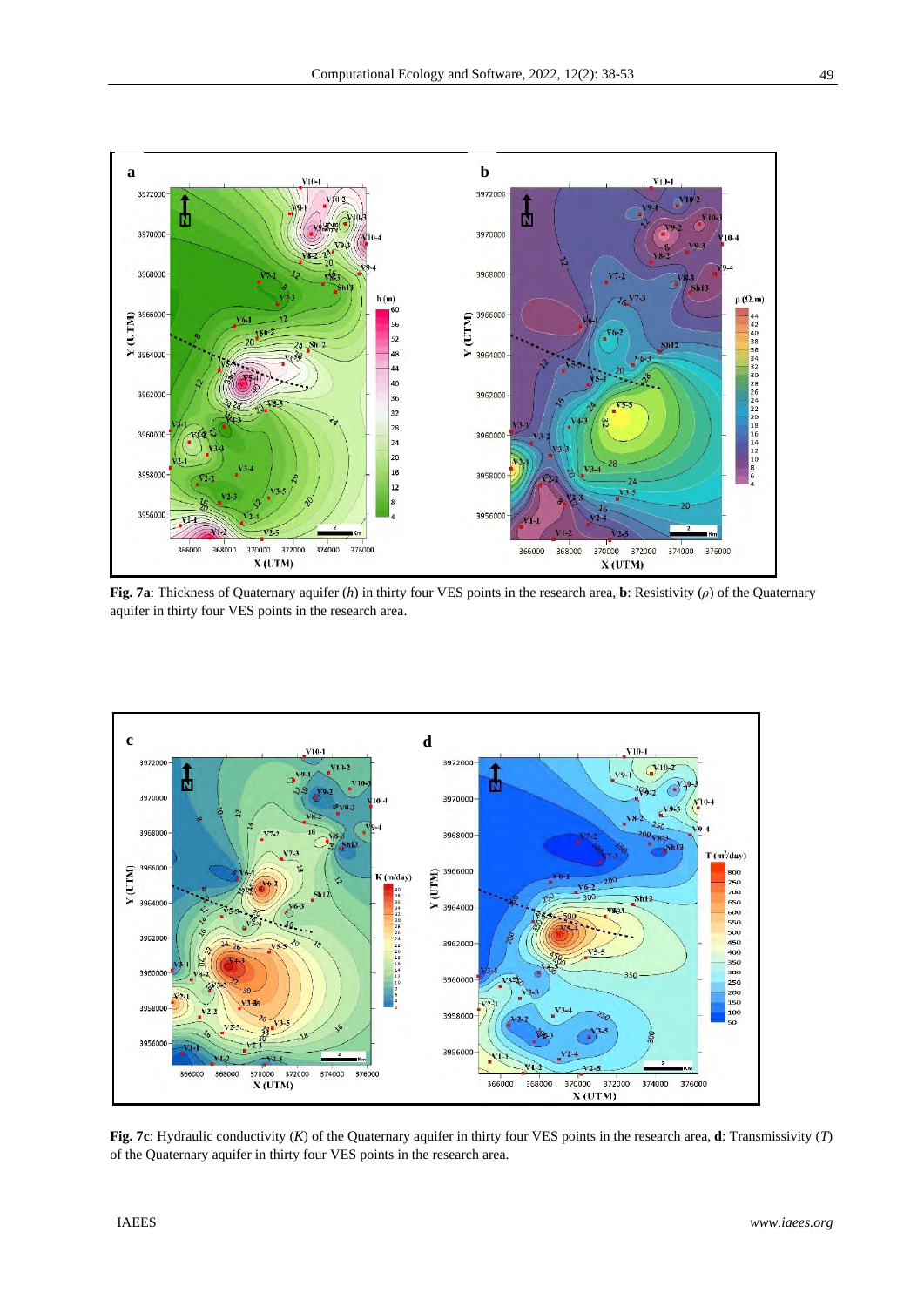Table 4 summarizes the main statistical hydrogeological and geophysical parameters obtained for the Quaternary aquifer at the totality of thirty four VES points in the Khanasser valley region.

|           | $\rho_{rock}$ | h   | K       | T           |
|-----------|---------------|-----|---------|-------------|
|           | $(\Omega.m)$  | (m) | (m/day) | $(m^2/day)$ |
| Min       | 4.3           | 4.5 | 2.74    | 81.3        |
| Max       | 43            | 59  | 40.67   | 837.48      |
| Average   | 14.8          | 22  | 14.43   | 262.63      |
| <b>SD</b> | 8.5           | 15  | 9.19    | 148.74      |

**Table 4** Statistical geophysical and hydrological parameters at the thirty four VES points for Quaternary aquifer in the study Khanasser valley, Syria.

The results shown in Table 4 are quite similar to those obtained recently while characterizing the Quaternary aquifer of the study Khanasser valley by using the neural network technique (Asfahani and Ahmad, 2020).

The high thicknesses of the alluvial gravels and sands, labeled locally as rammelaswad of the Quaternary aquifer in the Khanasser valley observed in some studied VES points are the main responsible of the high transmissivity and yields in those VES points. The sharpen lateral and vertical variations of the rammelaswad from place to another even in very short distances explains the drastic change in the productivity of wells and the large differences in their yields.

The geoelectrical transmissivity distribution results of the fuzzy approach technique applied in this research to characterize the Quaternary aquifer in the study Khanasser valley are in a good agreement with the hydrogeological field observations. This attests the efficacy of the proposed approach for characterizing the aquifer systems in the semi arid regions worldwide.

## **7 Conclusion**

The vertical electrical sounding (VES) and fuzzy system techniques are proposed to be used together as a new alternative technique to evaluate the hydraulic conductivity (*K*) and the transmissivity (*T*) of an aquifer.

The transmissivity and the hydraulic conductivity are estimated through tuning a fuzzy system in the VES points, where available water samples exist.

The application of tuned fuzzy system allows to extrapolate the transmissivity and the hydraulic conductivity and in the VES points, where no available water samples.

The distributions of hydraulic conductivity and the transmissivity parameters of the Quaternary aquifer in the study Khanasser valley, Northern Syria are easily characterized according to this fuzzy approach.

An acceptable agreement is clearly noticed between the hydraulic conductivity values obtained by the fuzzy approach and the real hydrological situation, indicated by the pumping tests.

The application of the fuzzy technique gives quite similar results to those obtained by using the neural approach. The main advantage of the fuzzy approach is the possibility to integrate the results of both the (VES) measurements and the pumping tests, and no intermediate empirical relations are needed. Fuzzy approach can integrate human expert knowledge expressed in if then rule to approximate the unknown relation. This makes fuzzy technique human interpretable, while the neural technique is not. The fuzzy technique requires less data than the computationally expensive neural technique.

The proposed Fuzzy approach provides a greater accuracy in predicting (*K*) and (*T*) if more pumping tests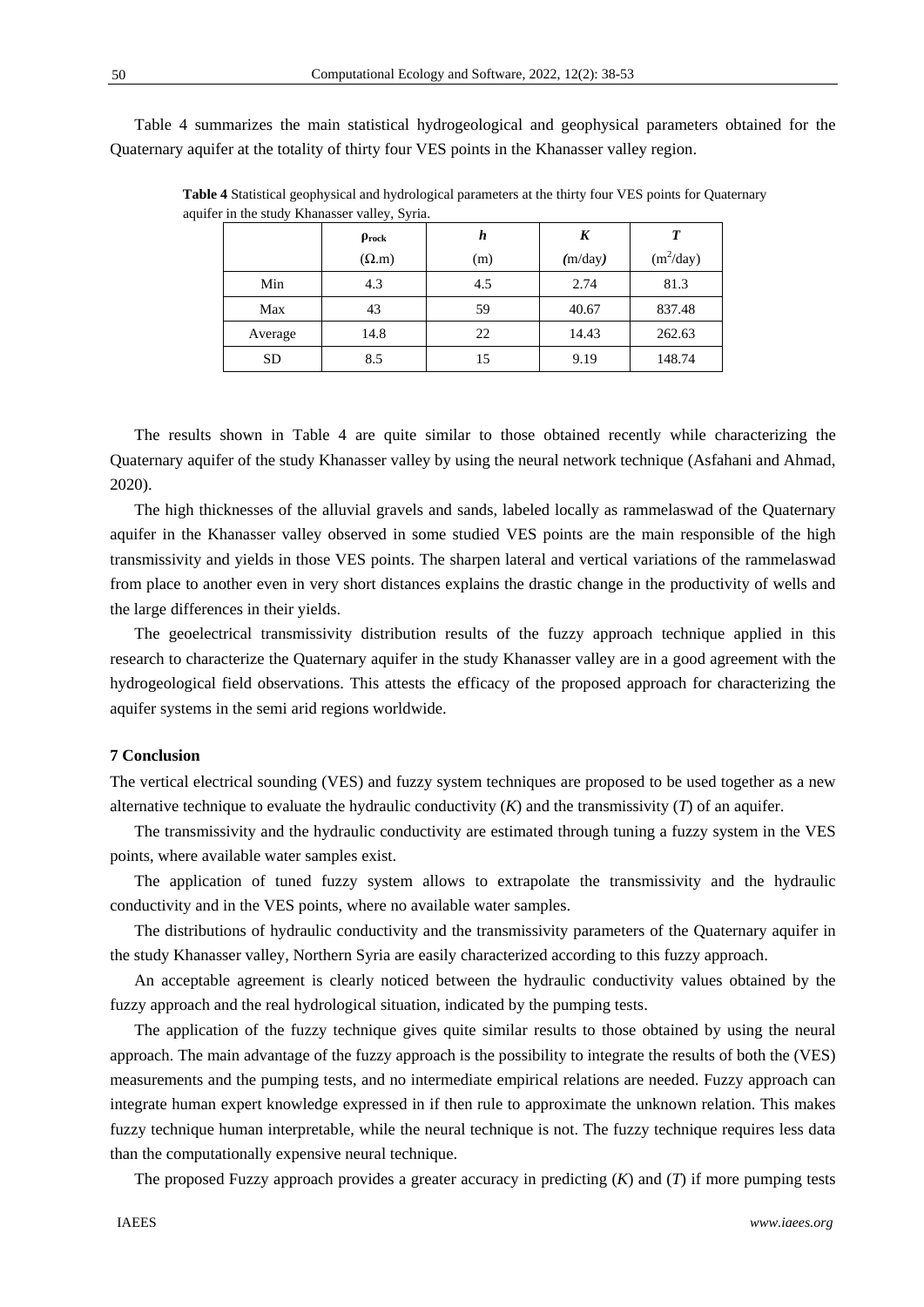are available, and can be easily extended to be used with additional input parameters as soil porosity and density to further potentially increase its performance. The easy fuzzy approach is recommended for treating other hydrogeological problems related to semi arid regions worldwide.

#### **Acknowledgment**

Authors would like to thank Dr. I. Othman, General Director of Syrian Atomic Energy Commission for his approval to publish this research work.

## **Author contribution statement**

J. Asfahani: Conceptualization, Methodology, Measuring and interpreting VES data, Writing-original draft preparation, Writing-review & editing. Z. Ahmad: Data VES interpretation by using fuzzy technique.

## **References**

- ACSAD, 1984. Water Resources Map of the Arab Countries. The Arab Center for the Studies of Arid Zones and Dry Lands, Damascus, Syria
- Archie E. 1942. The electrical resistivity log as an aid in determining some reservoir characterestics. Technical Publication 1422, Petroleum Technology. American Institute of Mining and Metallurgical Engineer, New York, USA
- Aretouyap Zakari, Nouayou Robert, Njandjock Nouck Philippe, Asfahani Jamal. 2015. Aquifers productivity in the Pan-African context. Journal of Earth System Science, 124(3): 527-539
- Aretouyap Zakari, Bisso D, Njandjock Nouck P, et al. 2018. Hydrogeophysical Characteristics of Pan-African Aquifer Specified Through an Alternative Approach Based on the Interpretation of Vertical Electrical Sounding Data in the Adamawa Region, Central Africa. Natural Resources Research. https://doi.org/10.1007/s11053-018-9373-8
- Aretouyap Zakari, Dieudonné Bisso, Jorelle Larissa Méli'i, et al. 2019. Hydraulic parameters evaluation of the Pan-African aquifer by applying an alternative geoelectrical approach based on vertical electrical soundings. Geofísica Internacional, 58(2): 113-126
- Asfahani J. 2007a. Geoelectrical Investigation for characterizing the hydrogeological conditions in semi-arid region in Khanasser Valley, Syria. Journal of Arid Environments, 68: 31-52
- Asfahani J. 2007b. Neogeneaquifer properties specified through the interpretation of electrical sounding data, Sallamiyeh region, central Syria. Hydrological Processes, 21: 2934-2943
- Asfahani J. 2007c. Electrical Earth Resistivity surveying for delineating the characteristics of groundwater in semiarid region in Khanaser Valley, Northern Syria. Hydrological Processes, 21: 1085-1097
- Asfahani J. 2010a. Application of surfacial geoelectrical resistivity technique in hydrogeology domain for characterizing saline groundwater in semi arid regions. In: Horizons in Earth Science Research Series (Volume 1) (Benjamin Veress, Jozsi Szigethy, eds). 351-381, NOVA Science Publishers, USA
- Asfahani J. 2010b. Electricalresistivityinvestigationsforguiding and controlingfreshwaterwelldrilling in semi aridregion in Khanasservalley, Northern Syria. Acta Geophysica, DOI: 10.2478/s11600-010-0031-8
- Asfahani J. 2013*.* Groundwater potential estimation using vertical electrical sounding measurements in the semi-arid Khanasser Valley region, Syria. Hydrological Sciences Journal – Journal des Sciences Hydrologiques. http://dx.doi.org/10.1080/02626667.2012.751109
- Asfahani J. 2016. Hydraulic parameters estimation by using an approach based onvertical electrical soundings (VES) in the semi-arid Khanasser valley region, Syria. Journal of African Earth Sciences, 117(2016): 196-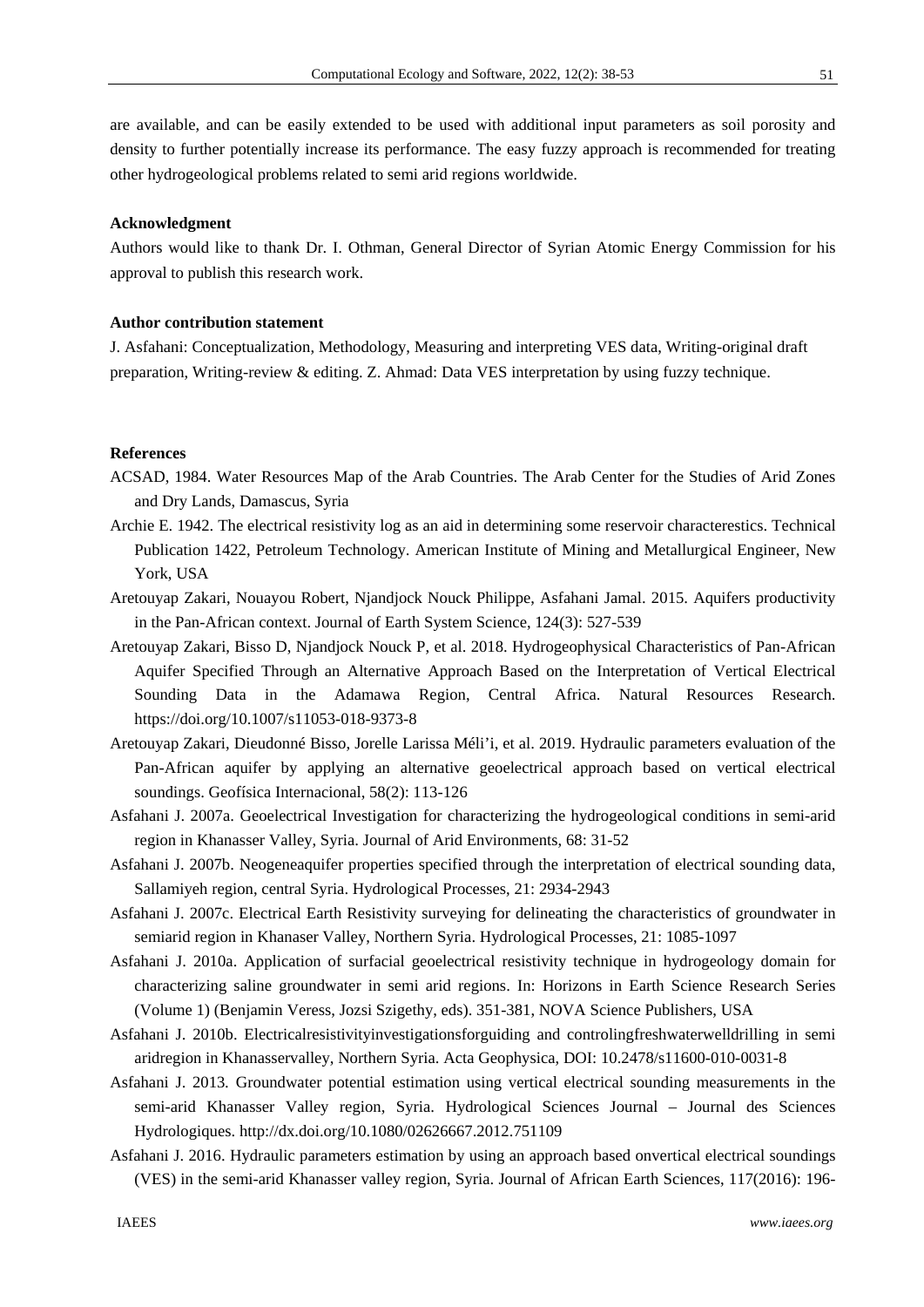52

206

- Asfahani J, Ahmad Z. 2020. Estimation of hydraulic parameters by using VES sounding and neural network techniques in the semi-arid Khanasser valley region, Syria. Contributions to Geophysics and Geodesy, 50(1): 113-133
- Dhakate R, Singh VS. 2005.Estimation of hydraulic parameters from surface geophysical methods, Kaliapani Ultramafic Complex, Orissa, India. Journal of Environmental Hydrology, 13
- De Lima OAL, Niwas S. 2000. Estimation of hydraulic parameters of shaly sandstone aquifers from geological measurements. Journal of Hydrology, 235: 12-26
- Frohlich RK. 1994. The electric-hydraulic relationship. A geophysical model. Trends in Hydrogeology, 1: 347-358
- Frohlich RK, Fisher J, Summerly E. 1996**.** Electric-hydraulic conductivity correlation in fractured crystaline bedrock: Central Landfill, Islande, USA. Journal of Applied Geophysics, 35: 249-259
- Heigold PC, Gilkeson RH, Cartwright K, Reed PC. 1979.Aquifer transmissivity from surfacial electrical methods. Ground Water, 17(4): 338-345
- Hoogeveen RJA, Zobisch M. 1999. Decline of groundwater quality in Khanasservalley (Syria) due to saltwater intrusion. In: Paper Presented at International Dryland Conference. Cairo, Egypt
- Lengiprovodkhoz. 1987. Water resources in the Syrian desert, Syrian Arab Republic for pasture water supply. Vol.1 Natural conditions- book 2 Hydrogeology, Moscow. USRR Ministry of land reclamation and water management, Russia
- Lesmes D, Friedman SP. 2005. Relationships between the electrical and hydrogeological properties of rocks and soils. In: Hydrogeophysics, Water Science and Technology Library (Rubin Y, Hubbard S, eds). 87-128, Springer
- MATLAB. 2009. Neural Network Toolbox6 Users Guide. USA
- Niwas S, De Lima OA. 2003. Aquifer parameter estimation from surface resistivity data. Groundwater, 41(1): 94-99
- Orellana E, Mooney HM. 1966. Master Tables and Curves For Vertical Electrical Sounding Over Layered Structures. Interciencia, Madrid, Spain
- Ponikarov. 1964. The Geological Map of Syria, 1:200.000 and Explanatory Notes. Ministry of Industry, Department of Geological and Mineral Research, Damascus, Syria
- Salem HS. 1999. Determination of fluid transmissivity and electric transverse resistance for shallow aquifers and deep reservoirs from surface and well-log electric measurments. Hydrology and Earth System Sciences, 3(3): 421-427
- Salem HS. 2001. Modeling of lithology and hydraulic conductivity of shallow sediments from resistivity measurements using Schlumberger vertical electrical soundings. Energy Sources, 23(7): 599-618
- Schweers W, Rieser A, Bruggeman A, Abu-Zakhem B, et al. 2002. Assessment of groundwater resources for sustainable management in the Khanasser valley, northwest Syria. Paper presented at ACSAD/BGR Workshop on Soil and Groundwater Quality: Monitoring Management and Protection, Amman
- Shevnin V, Delgado-Rodriguez O, Mousatov A, Ryjov A. 2006. Estimation of hydraulic conductivity on clay content in soil determined from resistivity data. Geofisica Internacional, 45(3): 195-207
- Soupios PM, Kouli M, Vallianatos F, Vafidis A, Stavroulakis G. 2007. Estimation of aquifer hydraulic parameters from surfacial geophysical methods: A case study of Keritis basin in Chania (Crete-Greece). Journal of Hydrology, 338: 122-131
- Takagi T, Sugeno M. 1985. Fuzzy identification of systems and its applications to modelling and control. IEEE Transactions on Systems, Man, and Cybernetics, 15: 116-132